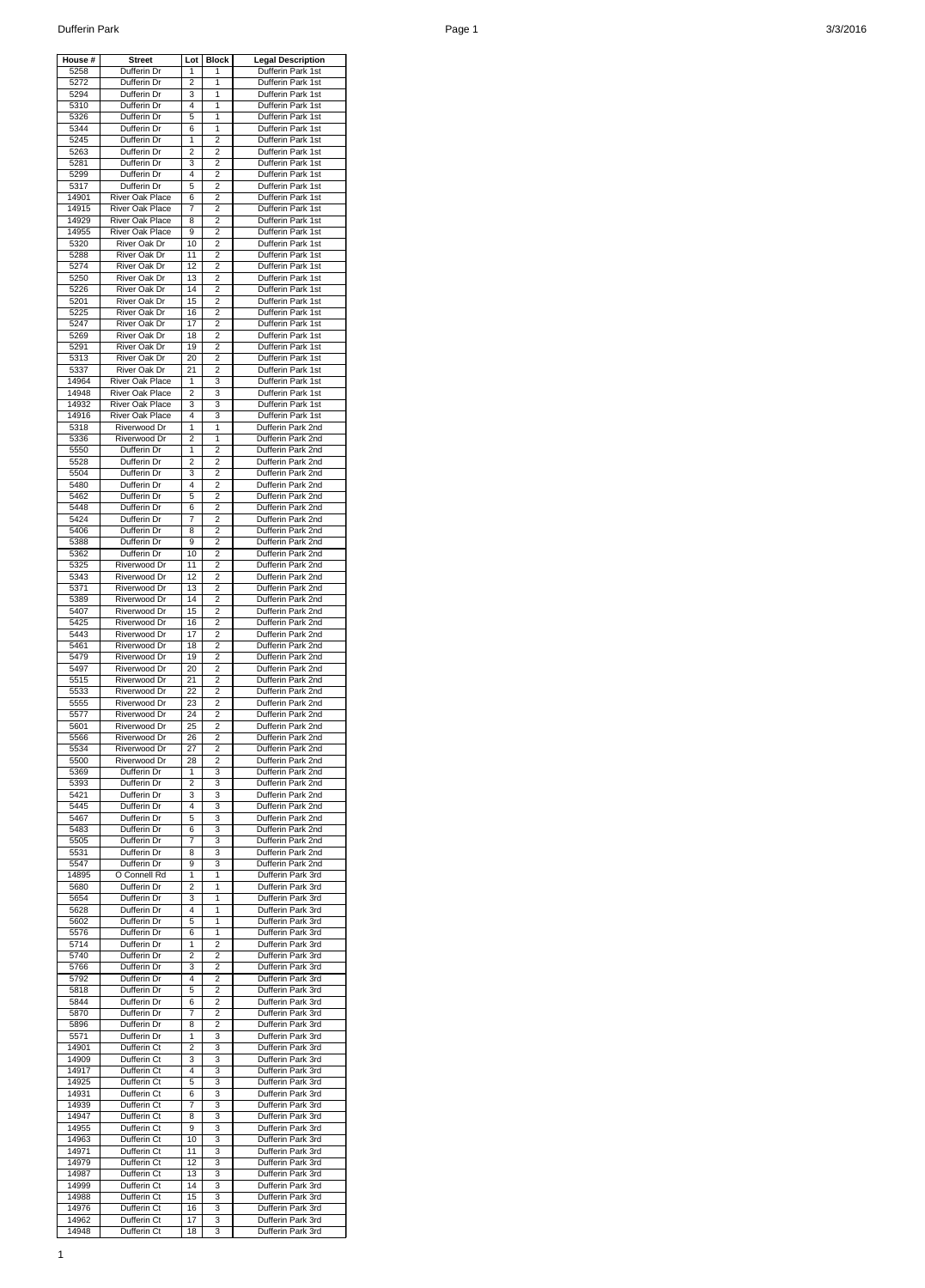| House #        | <b>Street</b>                  | Lot            | <b>Block</b> | <b>Legal Description</b>               |
|----------------|--------------------------------|----------------|--------------|----------------------------------------|
| 14930          | Dufferin Ct                    | 19             | 3            | Dufferin Park 3rd                      |
| 14906          | Dufferin Ct                    | 20             | 3            | Dufferin Park 3rd                      |
| 5647<br>5683   | Dufferin Dr<br>Dufferin Dr     | 21<br>22       | 3            | Dufferin Park 3rd                      |
| 5711           | Dufferin Dr                    | 23             | 3<br>3       | Dufferin Park 3rd<br>Dufferin Park 3rd |
| 5737           | Dufferin Dr                    | 24             | 3            | Dufferin Park 3rd                      |
| 5763           | Dufferin Dr                    | 25             | 3            | Dufferin Park 3rd                      |
| 5789           | Dufferin Dr                    | 26             | 3            | Dufferin Park 3rd                      |
| 5815           | Dufferin Dr                    | 27             | 3            | Dufferin Park 3rd                      |
| 5849           | Dufferin Dr                    | 28             | 3            | Dufferin Park 3rd                      |
| 14615          | O Connell Rd                   | 1              | 1            | Dufferin Park 4th                      |
| 14623          | O Connell Rd                   | 2              | 1            | Dufferin Park 4th                      |
| 14651          | O Connell Rd                   | 3              | 1            | Dufferin Park 4th                      |
| 14669<br>5690  | O Connell Rd<br>Oak View Ct    | 4<br>5         | 1<br>1       | Dufferin Park 4th<br>Dufferin Park 4th |
| 5670           | Oak View Ct                    | 6              | 1            | Dufferin Park 4th                      |
| 5650           | Oak View Ct                    | 7              | 1            | Dufferin Park 4th                      |
| 5630           | Oak View Ct                    | 8              | 1            | Dufferin Park 4th                      |
| 5620           | Oak View Ct                    | 9              | 1            | Dufferin Park 4th                      |
| 5610           | Oak View Ct                    | 10             | 1            | Dufferin Park 4th                      |
| 5600           | Oak View Ct                    | 11             | 1            | Dufferin Park 4th                      |
| 5609           | Oak View Ct                    | 12             | 1            | Dufferin Park 4th                      |
| 5621           | Oak View Ct<br>Oak View Ct     | 13<br>14       | 1<br>1       | Dufferin Park 4th                      |
| 5633<br>5641   | Oak View Ct                    | 15             | 1            | Dufferin Park 4th<br>Dufferin Park 4th |
| 5649           | Oak View Ct                    | 16             | 1            | Dufferin Park 4th                      |
| 5661           | Oak View Ct                    | 17             | 1            | Dufferin Park 4th                      |
| 5669           | Oak View Ct                    | 18             | 1            | Dufferin Park 4th                      |
| 5681           | Oak View Ct                    | 19             | 1            | Dufferin Park 4th                      |
| 5693           | Oak View Ct                    | 20             | 1            | Dufferin Park 4th                      |
| 5684           | Lone Oak Dr                    | 21             | 1            | Dufferin Park 4th                      |
| 5658           | Lone Oak Dr                    | 22             | 1            | Dufferin Park 4th                      |
| 5632           | Lone Oak Dr                    | 23             | 1            | Dufferin Park 4th                      |
| 5604<br>5578   | Lone Oak Dr<br>Lone Oak Dr     | 24<br>25       | 1<br>1       | Dufferin Park 4th<br>Dufferin Park 4th |
| 5552           | Lone Oak Dr                    | 26             | 1            | Dufferin Park 4th                      |
| 5526           | Lone Oak Dr                    | 27             | 1            | Dufferin Park 4th                      |
| 5500           | Lone Oak Dr                    | 28             | 1            | Dufferin Park 4th                      |
| 14801          | Oakborough Dr                  | 1              | 2            | Dufferin Park 4th                      |
| 14811          | Oakborough Dr                  | 2              | 2            | Dufferin Park 4th                      |
| 14825          | Oakborough Dr                  | 3              | 2            | Dufferin Park 4th                      |
| 14839          | Oakborough Dr                  | 4              | 2            | Dufferin Park 4th                      |
| 14851          | Oakborough Dr                  | 5              | 2            | Dufferin Park 4th                      |
| 14865<br>14871 | Oakborough Dr                  | 6<br>7         | 2<br>2       | Dufferin Park 4th<br>Dufferin Park 4th |
| 14881          | Oakborough Dr<br>Oakborough Dr | 8              | 2            | Dufferin Park 4th                      |
| 14898          | Oakborough Dr                  | 1              | 3            | Dufferin Park 4th                      |
| 14884          | Oakborough Dr                  | 2              | 3            | Dufferin Park 4th                      |
| 14870          | Oakborough Dr                  | 3              | 3            | Dufferin Park 4th                      |
| 14856          | Oakborough Dr                  | 4              | 3            | Dufferin Park 4th                      |
| 14842          | Oakborough Dr                  | 5              | 3            | Dufferin Park 4th                      |
| 14828          | Oakborough Dr                  | 6              | 3            | Dufferin Park 4th                      |
| 14814<br>14800 | Oakborough Dr                  | 7              | 3<br>3       | Dufferin Park 4th<br>Dufferin Park 4th |
| 14805          | Oakborough Dr<br>Oakwood Pl    | 8<br>9         | 3            | Dufferin Park 4th                      |
| 14831          | Oakwood Pl                     | 10             | 3            | Dufferin Park 4th                      |
| 14847          | Oakwood Pl                     | 11             | 3            | Dufferin Park 4th                      |
| 14859          | Oakwood Pl                     | 12             | 3            | Dufferin Park 4th                      |
| 14867          | Oakwood Pl                     | 13             | 3            | Dufferin Park 4th                      |
| 14875          | Oakwood Pl                     | 14             | 3            | Dufferin Park 4th                      |
| 14889          | Oakwood Pl                     | 15             | 3            | Dufferin Park 4th                      |
| 14890          | Oakwood Pl                     | 1              | 4            | Dufferin Park 4th                      |
| 14872          | Oakwood Pl                     | $\overline{2}$ | 4<br>4       | Dufferin Park 4th                      |
| 14856<br>14840 | Oakwood Pl<br>Oakwood Pl       | 3<br>4         | 4            | Dufferin Park 4th<br>Dufferin Park 4th |
| 14824          | Oakwood Pl                     | 5              | 4            | Dufferin Park 4th                      |
| 5623           | Lone Oak Dr                    | 6              | 4            | Dufferin Park 4th                      |
| 5645           | Lone Oak Dr                    | 7              | 4            | Dufferin Park 4th                      |
| 5661           | Lone Oak Dr                    | 8              | 4            | Dufferin Park 4th                      |
| 5687           | Lone Oak Dr                    | 9              | 4            | Dufferin Park 4th                      |
| 14825          | O Connell Rd                   | 10             | 4            | Dufferin Park 4th                      |
| 14843          | O Connell Rd                   | 11             | 4            | Dufferin Park 4th                      |
| 14861          | O Connell Rd<br>O Connell Rd   | 12             | 4            | Dufferin Park 4th                      |
| 14879<br>5354  | Riverwood Dr                   | 13<br>1        | 4<br>5       | Dufferin Park 4th<br>Dufferin Park 4th |
| 5910           | Dufferin Dr                    | 1              | $\mathbf{1}$ | Dufferin Park 5th                      |
| 5938           | Dufferin Dr                    | $\overline{2}$ | 1            | Dufferin Park 5th                      |
| 5974           | Dufferin Dr                    | 3              | 1            | Dufferin Park 5th                      |
| 14781          | Meadowood Dr                   | 4              | 1            | Dufferin Park 5th                      |
| 14765          | Meadowood Dr                   | 5              | 1            | Dufferin Park 5th                      |
| 14749          | Meadowood Dr                   | 6              | $\mathbf{1}$ | Dufferin Park 5th                      |
| 14733          | Meadowood Dr                   | 7              | 1            | Dufferin Park 5th                      |
| 14717          | Meadowood Dr                   | 8              | 1            | Dufferin Park 5th                      |
| 14701<br>14685 | Meadowood Dr<br>Meadowood Dr   | 9<br>1         | 1<br>2       | Dufferin Park 5th<br>Dufferin Park 5th |
| 14663          | Meadowood Dr                   | 2              | 2            | Dufferin Park 5th                      |
| 6002           | Meadowood Ct                   | 1              | 3            | Dufferin Park 5th                      |
| 6016           | Meadowood Ct                   | 2              | 3            | Dufferin Park 5th                      |
| 6030           | Meadowood Ct                   | 3              | 3            | Dufferin Park 5th                      |
| 6044           | Meadowood Ct                   | 4              | 3            | Dufferin Park 5th                      |
| 6058           | Meadowood Ct                   | 5              | 3            | Dufferin Park 5th                      |
| 6072           | Meadowood Ct                   | 6              | 3            | Dufferin Park 5th                      |
| 6084           | Meadowood Ct<br>Meadowood Ct   | 7              | 3            | Dufferin Park 5th                      |
| 6100<br>6091   | Meadowood Ct                   | 8<br>9         | 3<br>3       | Dufferin Park 5th<br>Dufferin Park 5th |
| 6077           | Meadowood Ct                   | 10             | 3            | Dufferin Park 5th                      |
| 6061           | Meadowood Ct                   | 11             | 3            | Dufferin Park 5th                      |
| 6049           | Meadowood Ct                   | 12             | 3            | Dufferin Park 5th                      |
| 6037           | Meadowood Ct                   | 13             | 3            | Dufferin Park 5th                      |
| 6025           | Meadowood Ct                   | 14             | 3            | Dufferin Park 5th                      |
| 6013           | Meadowood Ct                   | 15             | 3            | Dufferin Park 5th                      |
| 14700          | Meadowood Dr                   | 16             | 3            | Dufferin Park 5th                      |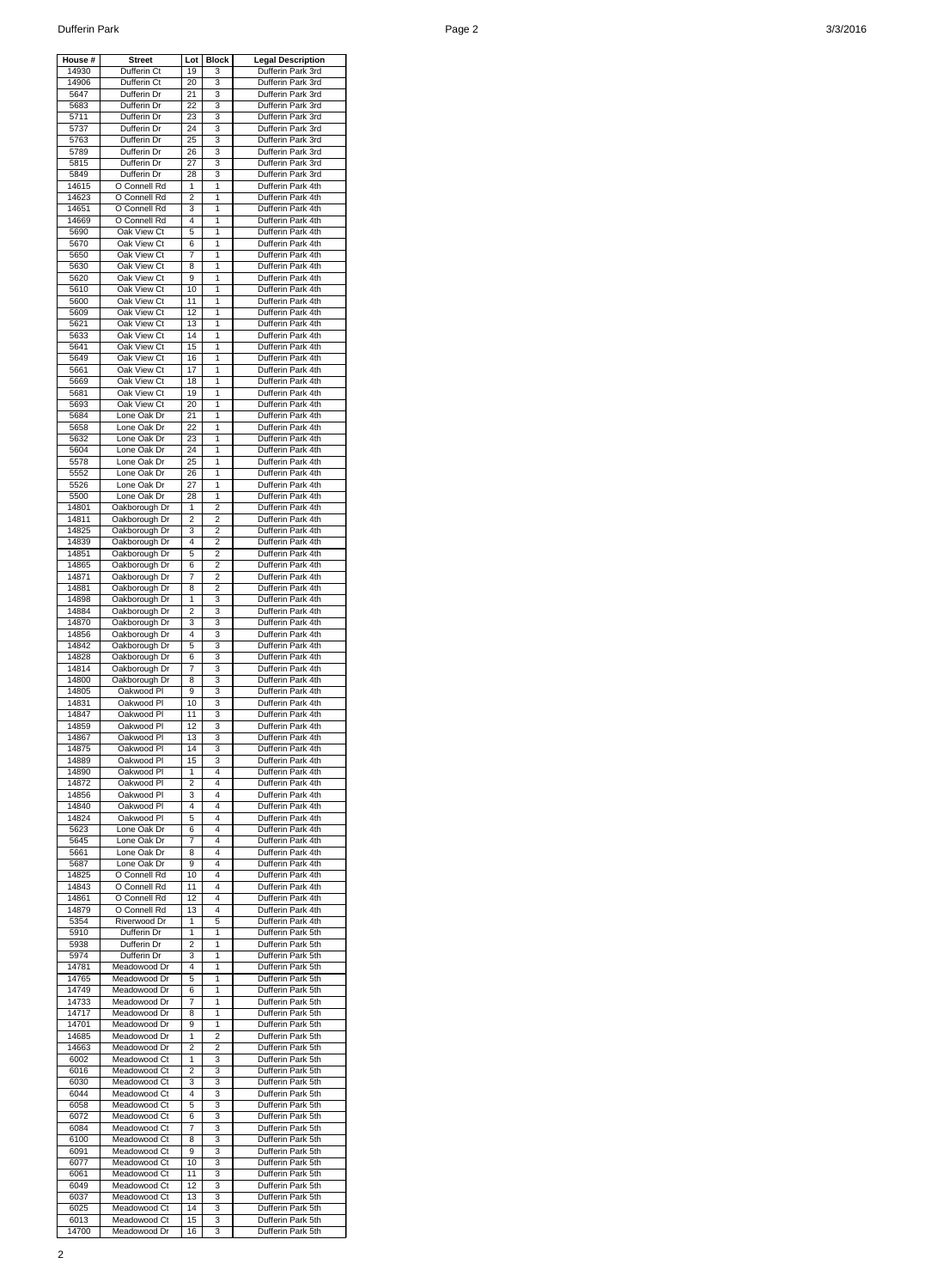| House #        | <b>Street</b>                           | Lot      | <b>Block</b>        | <b>Legal Description</b>               |
|----------------|-----------------------------------------|----------|---------------------|----------------------------------------|
| 14724          | Meadowood Dr<br>Meadowood Dr            | 17<br>18 | 3<br>3              | Dufferin Park 5th                      |
| 14740<br>14790 | Meadowood Dr                            | 20       | 3                   | Dufferin Park 5th<br>Dufferin Park 5th |
| 6049           | Dufferin Dr                             | 1        | 4                   | Dufferin Park 5th                      |
| 6015           | Dufferin Dr                             | 2        | 4                   | Dufferin Park 5th                      |
| 5997           | Dufferin Dr<br>Dufferin Dr              | 3<br>4   | 4<br>4              | Dufferin Park 5th<br>Dufferin Park 5th |
| 5973<br>5949   | Dufferin Dr                             | 5        | 4                   | Dufferin Park 5th                      |
| 5925           | Dufferin Dr                             | 6        | 4                   | Dufferin Park 5th                      |
| 14760          | Meadowood Dr                            | 7        | 4                   | Dufferin Park 5th                      |
| 14655          | Meadowood Dr                            | 1        | 1                   | Dufferin Park 6th                      |
| 14647<br>14639 | Meadowood Dr<br>Meadowood Dr            | 2<br>3   | 1<br>1              | Dufferin Park 6th<br>Dufferin Park 6th |
| 14631          | Meadowood Dr                            | 4        | 1                   | Dufferin Park 6th                      |
| 14625          | Meadowood Dr                            | 5        | 1                   | Dufferin Park 6th                      |
| 14617          | Meadowood Dr                            | 6        | 1                   | Dufferin Park 6th                      |
| 14609          | Meadowood Dr                            | 7        | 1<br>$\mathbf{1}$   | Dufferin Park 6th                      |
| 5930<br>5946   | North Ridge Dr<br>North Ridge Dr        | 8<br>9   | 1                   | Dufferin Park 6th<br>Dufferin Park 6th |
| 5962           | North Ridge Dr                          | 10       | 1                   | Dufferin Park 6th                      |
| 5978           | North Ridge Dr                          | 11       | 1                   | Dufferin Park 6th                      |
| 5992           | North Ridge Dr                          | 12       | 1                   | Dufferin Park 6th                      |
| 6008<br>6024   | North Ridge Dr<br>North Ridge Dr        | 13<br>14 | 1<br>1              | Dufferin Park 6th<br>Dufferin Park 6th |
| 6040           | North Ridge Dr                          | 15       | 1                   | Dufferin Park 6th                      |
| 6054           | North Ridge Dr                          | 16       | 1                   | Dufferin Park 6th                      |
| 6070           | North Ridge Dr                          | 17       | 1                   | Dufferin Park 6th                      |
| 6088           | North Ridge Dr                          | 18       | 1                   | Dufferin Park 6th                      |
| 14649<br>14621 | <b>Brunswick Av S</b><br>Brunswick Av S | 19<br>20 | 1<br>1              | Dufferin Park 6th<br>Dufferin Park 6th |
| 14618          | <b>Brunswick Av S</b>                   | 1        | $\overline{2}$      | Dufferin Park 6th                      |
| 14634          | <b>Brunswick Av S</b>                   | 2        | 2                   | Dufferin Park 6th                      |
| 14652          | <b>Brunswick Av S</b>                   | 3        | 2                   | Dufferin Park 6th                      |
| 14670          | Brunswick Av S                          | 4        | 2                   | Dufferin Park 6th                      |
| 6122<br>6138   | North Ridge Dr<br>North Ridge Dr        | 5<br>6   | 2<br>$\overline{2}$ | Dufferin Park 6th<br>Dufferin Park 6th |
| 6152           | North Ridge Dr                          | 7        | $\overline{2}$      | Dufferin Park 6th                      |
| 6168           | North Ridge Dr                          | 8        | 2                   | Dufferin Park 6th                      |
| 6182           | North Ridge Dr                          | 9        | 2                   | Dufferin Park 6th                      |
| 6196           | North Ridge Dr                          | 10       | $\overline{2}$      | Dufferin Park 6th<br>Dufferin Park 6th |
| 6230<br>6080   | North Ridge Dr<br>Dufferin Dr           | 11<br>1  | 2<br>3              | Dufferin Park 6th                      |
| 6092           | Dufferin Dr                             | 2        | 3                   | Dufferin Park 6th                      |
| 6104           | Dufferin Dr                             | 3        | 3                   | Dufferin Park 6th                      |
| 6118           | Dufferin Dr                             | 4        | 3                   | Dufferin Park 6th                      |
| 6132<br>6154   | Dufferin Dr<br>Dufferin Dr              | 5<br>6   | 3<br>3              | Dufferin Park 6th<br>Dufferin Park 6th |
| 6166           | Dufferin Dr                             | 7        | 3                   | Dufferin Park 6th                      |
| 6178           | Dufferin Dr                             | 8        | 3                   | Dufferin Park 6th                      |
| 6186           | Dufferin Dr                             | 9        | 3                   | Dufferin Park 6th                      |
| 6192           | Dufferin Dr                             | 10       | 3                   | Dufferin Park 6th                      |
| 6215<br>6189   | North Ridge Dr<br>North Ridge Dr        | 11<br>12 | 3<br>3              | Dufferin Park 6th<br>Dufferin Park 6th |
| 6161           | North Ridge Dr                          | 13       | 3                   | Dufferin Park 6th                      |
| 6143           | North Ridge Dr                          | 14       | 3                   | Dufferin Park 6th                      |
| 6127           | North Ridge Dr                          | 15       | 3                   | Dufferin Park 6th                      |
| 6095           | North Ridge Dr                          | 16       | 3<br>3              | Dufferin Park 6th                      |
| 6081<br>6063   | North Ridge Dr<br>North Ridge Dr        | 17<br>18 | 3                   | Dufferin Park 6th<br>Dufferin Park 6th |
| 6047           | North Ridge Dr                          | 19       | 3                   | Dufferin Park 6th                      |
| 6031           | North Ridge Dr                          | 20       | 3                   | Dufferin Park 6th                      |
| 6005           | North Ridge Dr                          | 21       | 3                   | Dufferin Park 6th                      |
| 5993<br>5973   | North Ridge Dr<br>North Ridge Dr        | 22<br>23 | 3<br>3              | Dufferin Park 6th<br>Dufferin Park 6th |
| 14612          | Meadowood Dr                            | 24       | 3                   | Dufferin Park 6th                      |
| 14620          | Meadowood Dr                            | 25       | 3                   | Dufferin Park 6th                      |
| 14628          | Meadowood Dr                            | 26       | 3                   | Dufferin Park 6th                      |
| 14636          | Meadowood Dr                            | 27       | 3                   | Dufferin Park 6th                      |
| 14644<br>14650 | Meadowood Dr<br>Meadowood Dr            | 28<br>29 | 3<br>3              | Dufferin Park 6th<br>Dufferin Park 6th |
| 14807          | Credit View Dr                          | 1        | 4                   | Dufferin Park 6th                      |
| 6187           | Dufferin Dr                             | 2        | 4                   | Dufferin Park 6th                      |
| 6171           | Dufferin Dr                             | 3        | 4                   | Dufferin Park 6th                      |
| 6157           | Dufferin Dr                             | 4        | 4                   | Dufferin Park 6th                      |
| 6143<br>6129   | Dufferin Dr<br>Dufferin Dr              | 5<br>6   | 4<br>4              | Dufferin Park 6th<br>Dufferin Park 6th |
| 6115           | Dufferin Dr                             | 7        | 4                   | Dufferin Park 6th                      |
| 6101           | Dufferin Dr                             | 8        | 4                   | Dufferin Park 6th                      |
| 6087           | Dufferin Dr                             | 9        | 4                   | Dufferin Park 6th                      |
| 14804<br>5828  | Credit View Dr<br>River Oak Dr          | 1<br>1   | 5<br>1              | Dufferin Park 6th<br>Dufferin Park 7th |
| 5810           | River Oak Dr                            | 2        | 1                   | Dufferin Park 7th                      |
| 5792           | River Oak Dr                            | 3        | 1                   | Dufferin Park 7th                      |
| 5776           | River Oak Dr                            | 4        | 1                   | Dufferin Park 7th                      |
| 5758<br>5736   | River Oak Dr<br>River Oak Dr            | 5<br>6   | 1<br>1              | Dufferin Park 7th<br>Dufferin Park 7th |
| 5714           | River Oak Dr                            | 7        | 1                   | Dufferin Park 7th                      |
| 5696           | River Oak Dr                            | 8        | 1                   | Dufferin Park 7th                      |
| 5678           | River Oak Dr                            | 9        | 1                   | Dufferin Park 7th                      |
| 5660           | River Oak Dr                            | 10       | 1                   | Dufferin Park 7th                      |
| 5640<br>5616   | River Oak Dr<br>River Oak Dr            | 11<br>12 | 1<br>1              | Dufferin Park 7th<br>Dufferin Park 7th |
| 5592           | River Oak Dr                            | 13       | 1                   | Dufferin Park 7th                      |
| 5861           | River Oak Dr                            | 1        | 2                   | Dufferin Park 7th                      |
| 5839           | River Oak Dr                            | 2        | 2                   | Dufferin Park 7th                      |
| 5817<br>14991  | River Oak Dr<br>Credit View Dr          | 3        | 2                   | Dufferin Park 7th<br>Dufferin Park 7th |
| 5589           | River Oak Dr                            | 4<br>1   | 2<br>3              | Dufferin Park 7th                      |
| 5607           | River Oak Dr                            | 2        | 3                   | Dufferin Park 7th                      |
| 5625           | River Oak Dr                            | 3        | 3                   | Dufferin Park 7th                      |
| 5649           | River Oak Dr                            | 4        | 3                   | Dufferin Park 7th                      |
| 5663           | River Oak Dr                            | 5        | 3                   | Dufferin Park 7th                      |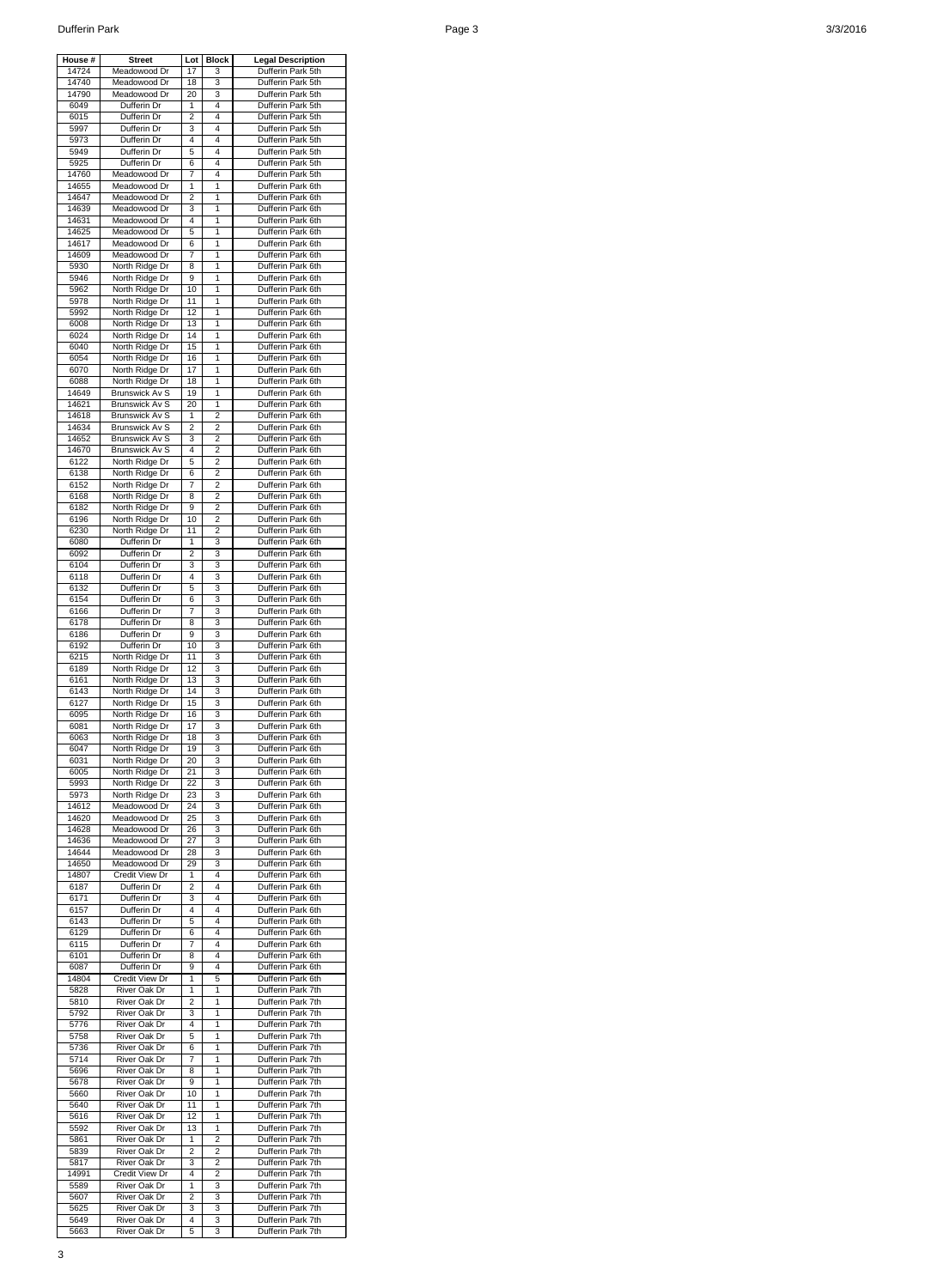| House #        | <b>Street</b>                                  | Lot                 | <b>Block</b>        | <b>Legal Description</b>                 |
|----------------|------------------------------------------------|---------------------|---------------------|------------------------------------------|
| 5681<br>5697   | River Oak Dr<br>River Oak Dr                   | 6<br>7              | 3<br>3              | Dufferin Park 7th<br>Dufferin Park 7th   |
| 5713           | River Oak Dr                                   | 8                   | 3                   | Dufferin Park 7th                        |
| 5725<br>5739   | <b>River Oak Dr</b><br>River Oak Dr            | 9<br>10             | 3<br>3              | Dufferin Park 7th<br>Dufferin Park 7th   |
| 5751           | River Oak Dr                                   | 11                  | 3                   | Dufferin Park 7th                        |
| 14990          | <b>Credit View Dr</b>                          | 12                  | 3                   | Dufferin Park 7th                        |
| 14979<br>14967 | Credit View Dr<br>Credit View Dr               | 1<br>2              | 1<br>1              | Dufferin Park 8th<br>Dufferin Park 8th   |
| 14955          | Credit View Dr                                 | 3                   | 1                   | Dufferin Park 8th                        |
| 14943<br>14939 | Credit View Dr<br>Credit View Dr               | 4<br>5              | 1<br>1              | Dufferin Park 8th<br>Dufferin Park 8th   |
| 14933          | Credit View Dr                                 | 6                   | 1                   | Dufferin Park 8th                        |
| 14925          | Credit View Dr                                 | 7                   | 1                   | Dufferin Park 8th                        |
| 14917<br>14909 | Credit View Dr<br>Credit View Dr               | 8<br>9              | 1<br>1              | Dufferin Park 8th<br>Dufferin Park 8th   |
| 14901          | <b>Credit View Dr</b>                          | 10                  | 1                   | Dufferin Park 8th                        |
| 14893          | Credit View Dr                                 | 11                  | 1                   | Dufferin Park 8th                        |
| 14881<br>14873 | <b>Credit View Dr</b><br>Credit View Dr        | 12<br>13            | 1<br>1              | Dufferin Park 8th<br>Dufferin Park 8th   |
| 14865          | <b>Credit View Dr</b>                          | 14                  | 1                   | Dufferin Park 8th                        |
| 14855          | Credit View Dr                                 | 15                  | 1                   | Dufferin Park 8th                        |
| 14843<br>14831 | Credit View Dr<br>Credit View Dr               | 16<br>17            | 1<br>1              | Dufferin Park 8th<br>Dufferin Park 8th   |
| 14823          | <b>Credit View Dr</b>                          | 18                  | 1                   | Dufferin Park 8th                        |
| 14815          | Credit View Dr                                 | 19                  | 1<br>2              | Dufferin Park 8th                        |
| 14982<br>14970 | Credit View Dr<br>Credit View Dr               | 1<br>2              | 2                   | Dufferin Park 8th<br>Dufferin Park 8th   |
| 14962          | <b>Credit View Dr</b>                          | 3                   | 2                   | Dufferin Park 8th                        |
| 14954<br>14946 | <b>Credit View Dr</b><br>Credit View Dr        | 4<br>5              | 2<br>2              | Dufferin Park 8th<br>Dufferin Park 8th   |
| 14942          | Credit View Dr                                 | 6                   | 2                   | Dufferin Park 8th                        |
| 14936          | Credit View Dr                                 | 7                   | 2                   | Dufferin Park 8th                        |
| 14928<br>14920 | Credit View Dr<br>Credit View Dr               | 8<br>9              | 2<br>2              | Dufferin Park 8th<br>Dufferin Park 8th   |
| 14914          | <b>Credit View Dr</b>                          | 10                  | 2                   | Dufferin Park 8th                        |
| 14906          | Credit View Dr                                 | 11                  | 2                   | Dufferin Park 8th                        |
| 14884<br>14868 | Credit View Dr<br><b>Credit View Dr</b>        | 12<br>13            | 2<br>2              | Dufferin Park 8th<br>Dufferin Park 8th   |
| 14862          | Credit View Dr                                 | 14                  | 2                   | Dufferin Park 8th                        |
| 14856          | Credit View Dr                                 | 15                  | 2                   | Dufferin Park 8th                        |
| 14852<br>14848 | Credit View Dr<br>Credit View Dr               | 16<br>17            | 2<br>2              | Dufferin Park 8th<br>Dufferin Park 8th   |
| 14844          | Credit View Dr                                 | 18                  | 2                   | Dufferin Park 8th                        |
| 14836<br>14828 | <b>Credit View Dr</b><br>Credit View Dr        | 19                  | 2<br>2              | Dufferin Park 8th                        |
| 14820          | Credit View Dr                                 | 20<br>21            | 2                   | Dufferin Park 8th<br>Dufferin Park 8th   |
| 14812          | Credit View Dr                                 | 22                  | 2                   | Dufferin Park 8th                        |
| 5568<br>5544   | River Oak Dr<br>River Oak Dr                   | 1<br>2              | 1<br>1              | Dufferin Park 9th<br>Dufferin Park 9th   |
| 5520           | River Oak Dr                                   | 3                   | 1                   | Dufferin Park 9th                        |
| 5498           | River Oak Dr                                   | 4                   | 1                   | Dufferin Park 9th                        |
| 5474<br>5450   | River Oak Dr<br>River Oak Dr                   | 5<br>6              | 1<br>1              | Dufferin Park 9th<br>Dufferin Park 9th   |
| 14960          | <b>River Oak Ct</b>                            | 7                   | 1                   | Dufferin Park 9th                        |
| 14938          | River Oak Ct                                   | 8                   | 1                   | Dufferin Park 9th                        |
| 14904<br>14925 | River Oak Ct<br><b>River Oak Ct</b>            | 9<br>10             | 1<br>1              | Dufferin Park 9th<br>Dufferin Park 9th   |
| 14947          | <b>River Oak Ct</b>                            | 11                  | 1                   | Dufferin Park 9th                        |
| 14969          | <b>River Oak Ct</b>                            | 12                  | 1                   | Dufferin Park 9th                        |
| 14987<br>5402  | River Oak Ct<br>River Oak Dr                   | 13<br>14            | 1<br>1              | Dufferin Park 9th<br>Dufferin Park 9th   |
| 5376           | River Oak Dr                                   | 15                  | 1                   | Dufferin Park 9th                        |
| 5352<br>5349   | River Oak Dr<br>River Oak Dr                   | 16<br>1             | 1<br>2              | Dufferin Park 9th<br>Dufferin Park 9th   |
| 5365           | River Oak Dr                                   | 2                   | 2                   | Dufferin Park 9th                        |
| 5377           | River Oak Dr                                   | 3                   | 2                   | Dufferin Park 9th                        |
| 5393<br>5401   | River Oak Dr<br>River Oak Dr                   | 4<br>5              | 2<br>2              | Dufferin Park 9th<br>Dufferin Park 9th   |
| 5415           | River Oak Dr                                   | 6                   | 2                   | Dufferin Park 9th                        |
| 5433           | River Oak Dr                                   | 7                   | 2                   | Dufferin Park 9th                        |
| 5457<br>5495   | River Oak Dr<br>River Oak Dr                   | 1<br>2              | 3<br>3              | Dufferin Park 9th<br>Dufferin Park 9th   |
| 5531           | <b>River Oak Dr</b>                            | 3                   | 3                   | Dufferin Park 9th                        |
| 5555<br>5573   | <b>River Oak Dr</b><br>River Oak Dr            | 4<br>5              | 3<br>3              | Dufferin Park 9th<br>Dufferin Park 9th   |
| 5245           | Edgewater Dr                                   | 1                   | 1                   | Dufferin Park 10th                       |
| 5201           | Edgewater Dr                                   | 2                   | 1                   | Dufferin Park 10th                       |
| 5189<br>5175   | Edgewater Dr<br>Edgewater Dr                   | 3<br>4              | 1<br>1              | Dufferin Park 10th<br>Dufferin Park 10th |
| 5157           | Edgewater Dr                                   | 5                   | 1                   | Dufferin Park 10th                       |
| 5111           | Edgewater Dr                                   | 6                   | 1                   | Dufferin Park 10th                       |
| 5085<br>5061   | Edgewater Dr<br>Edgewater Dr                   | 7<br>8              | 1<br>1              | Dufferin Park 10th<br>Dufferin Park 10th |
| 5057           | Edgewater Ct                                   | 9                   | 1                   | Dufferin Park 10th                       |
| 5053<br>5049   | Edgewater Ct<br><b>Edgewater Ct</b>            | 10<br>11            | 1<br>1              | Dufferin Park 10th<br>Dufferin Park 10th |
| 5045           | Edgewater Ct                                   | 12                  | 1                   | Dufferin Park 10th                       |
| 5041           | <b>Edgewater Ct</b>                            | 13                  | 1                   | Dufferin Park 10th                       |
| 5027<br>5015   | Edgewater Dr<br>Edgewater Dr                   | 14<br>15            | 1<br>1              | Dufferin Park 10th<br>Dufferin Park 10th |
| 5001           | Edgewater Dr                                   | 16                  | 1                   | Dufferin Park 10th                       |
| 15092          | <b>Bridgewater Dr</b>                          | 17                  | 1                   | Dufferin Park 10th                       |
| 15096<br>15099 | <b>Bridgewater Dr</b><br><b>Bridgewater Dr</b> | 18<br>1             | 1<br>2              | Dufferin Park 10th<br>Dufferin Park 10th |
| 15095          | <b>Bridgewater Dr</b>                          | 2                   | 2                   | Dufferin Park 10th                       |
| 15091          | <b>Bridgewater Dr</b>                          | 3                   | 2                   | Dufferin Park 10th                       |
| 15087<br>15083 | Bridgewater Dr<br><b>Bridgewater Dr</b>        | 4<br>5              | $\overline{2}$<br>2 | Dufferin Park 10th<br>Dufferin Park 10th |
| 15079          | <b>Bridgewater Dr</b>                          | 6                   | 2                   | Dufferin Park 10th                       |
| 5000<br>5016   | Edgewater Dr<br>Edgewater Dr                   | 1<br>$\overline{2}$ | 3<br>3              | Dufferin Park 10th<br>Dufferin Park 10th |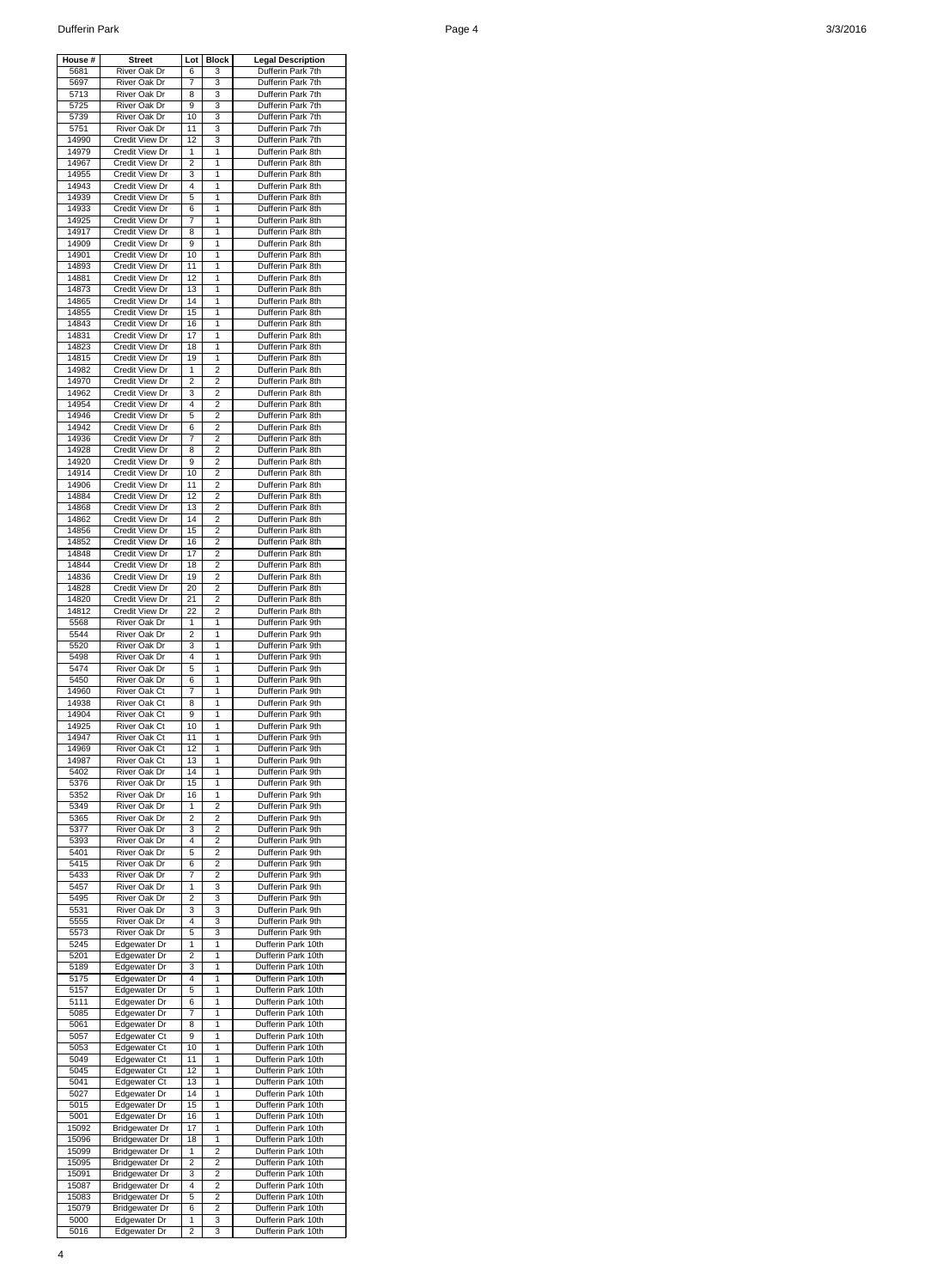| House #        | <b>Street</b>                                  | Lot                 | <b>Block</b>                     | <b>Legal Description</b>                 |
|----------------|------------------------------------------------|---------------------|----------------------------------|------------------------------------------|
| 5032<br>5054   | <b>Edgewater Dr</b><br>Edgewater Dr            | 3<br>4              | 3<br>3                           | Dufferin Park 10th<br>Dufferin Park 10th |
| 5076           | Edgewater Dr                                   | 5                   | 3                                | Dufferin Park 10th                       |
| 5090           | Edgewater Dr                                   | 6                   | 3                                | Dufferin Park 10th                       |
| 5106           | Edgewater Dr                                   | 7                   | 3                                | Dufferin Park 10th                       |
| 5122<br>5138   | Edgewater Dr<br>Edgewater Dr                   | 8<br>9              | 3<br>3                           | Dufferin Park 10th<br>Dufferin Park 10th |
| 5154           | Edgewater Dr                                   | 10                  | 3                                | Dufferin Park 10th                       |
| 5170           | Edgewater Dr                                   | 11                  | 3                                | Dufferin Park 10th                       |
| 5184<br>5202   | Edgewater Dr<br>Edgewater Dr                   | 12<br>13            | 3<br>3                           | Dufferin Park 10th<br>Dufferin Park 10th |
| 5208           | Edgewater Dr                                   | 14                  | 3                                | Dufferin Park 10th                       |
| 5216           | <b>Edgewater Dr</b>                            | 15                  | 3                                | Dufferin Park 10th                       |
| 5224           | Edgewater Dr                                   | 16                  | 3                                | Dufferin Park 10th                       |
| 15000<br>15004 | <b>Bridgewater Dr</b><br><b>Bridgewater Dr</b> | 1<br>$\overline{2}$ | 4<br>4                           | Dufferin Park 10th<br>Dufferin Park 10th |
| 15006          | <b>Bridgewater Dr</b>                          | 3                   | 4                                | Dufferin Park 10th                       |
| 15008          | <b>Bridgewater Dr</b>                          | 4                   | 4                                | Dufferin Park 10th                       |
| 15010<br>15012 | <b>Bridgewater Dr</b><br><b>Bridgewater Dr</b> | 5<br>6              | 4<br>4                           | Dufferin Park 10th<br>Dufferin Park 10th |
| 15014          | <b>Bridgewater Dr</b>                          | 7                   | 4                                | Dufferin Park 10th                       |
| 15016          | <b>Bridgewater Dr</b>                          | 8                   | 4                                | Dufferin Park 10th                       |
| 15018          | <b>Bridgewater Dr</b>                          | 9                   | 4                                | Dufferin Park 10th                       |
| 15020<br>15022 | <b>Bridgewater Dr</b><br><b>Bridgewater Dr</b> | 10<br>11            | 4<br>4                           | Dufferin Park 10th<br>Dufferin Park 10th |
| 15024          | <b>Bridgewater Ct</b>                          | 1                   | 5                                | Dufferin Park 10th                       |
| 15026          | <b>Bridgewater Ct</b>                          | 2                   | 5                                | Dufferin Park 10th                       |
| 15028          | <b>Bridgewater Ct</b>                          | 3                   | 5                                | Dufferin Park 10th                       |
| 15030<br>15032 | <b>Bridgewater Ct</b><br><b>Bridgewater Ct</b> | 4<br>5              | 5<br>5                           | Dufferin Park 10th<br>Dufferin Park 10th |
| 15034          | <b>Bridgewater Ct</b>                          | 1                   | 6                                | Dufferin Park 10th                       |
| 15036          | <b>Bridgewater Ct</b>                          | 2                   | 6                                | Dufferin Park 10th                       |
| 15038          | <b>Bridgewater Dr</b>                          | 3                   | 6                                | Dufferin Park 10th                       |
| 15040<br>15042 | <b>Bridgewater Dr</b><br><b>Bridgewater Dr</b> | 4<br>5              | 6<br>6                           | Dufferin Park 10th<br>Dufferin Park 10th |
| 15046          | <b>Bridgewater Dr</b>                          | 6                   | 6                                | Dufferin Park 10th                       |
| 15058          | <b>Bridgewater Dr</b>                          | 7                   | 6                                | Dufferin Park 10th                       |
| 15066          | <b>Bridgewater Dr</b><br><b>Bridgewater Dr</b> | 8                   | 6                                | Dufferin Park 10th                       |
| 15070<br>15071 | Bridgewater Dr                                 | 9<br>1              | 6<br>7                           | Dufferin Park 10th<br>Dufferin Park 10th |
| 15067          | <b>Bridgewater Dr</b>                          | 2                   | 7                                | Dufferin Park 10th                       |
| 15063          | <b>Bridgewater Dr</b>                          | 3                   | 7                                | Dufferin Park 10th                       |
| 15059          | <b>Bridgewater Dr</b>                          | 4<br>5              | $\overline{7}$                   | Dufferin Park 10th<br>Dufferin Park 10th |
| 15055<br>15051 | <b>Bridgewater Dr</b><br><b>Bridgewater Dr</b> | 6                   | 7<br>7                           | Dufferin Park 10th                       |
| 15047          | <b>Bridgewater Dr</b>                          | 7                   | 7                                | Dufferin Park 10th                       |
| 15043          | <b>Bridgewater Dr</b>                          | 8                   | 7                                | Dufferin Park 10th                       |
| 15041<br>15039 | <b>Bridgewater Dr</b><br><b>Bridgewater Dr</b> | 9<br>10             | 7<br>7                           | Dufferin Park 10th<br>Dufferin Park 10th |
| 15037          | <b>Bridgewater Dr</b>                          | 11                  | 7                                | Dufferin Park 10th                       |
| 15031          | <b>Bridgewater Dr</b>                          | 12                  | 7                                | Dufferin Park 10th                       |
| 15023          | <b>Bridgewater Dr</b>                          | 13                  | 7                                | Dufferin Park 10th                       |
| 15019<br>15015 | <b>Bridgewater Dr</b><br><b>Bridgewater Dr</b> | 14<br>15            | $\overline{7}$<br>$\overline{7}$ | Dufferin Park 10th<br>Dufferin Park 10th |
| 15011          | <b>Bridgewater Dr</b>                          | 16                  | 7                                | Dufferin Park 10th                       |
| 15007          | <b>Bridgewater Dr</b>                          | 17                  | 7                                | Dufferin Park 10th                       |
| 15003          | <b>Bridgewater Dr</b>                          | 18                  | 7                                | Dufferin Park 10th                       |
| 14800<br>14806 | Overlook Dr<br>Overlook Dr                     | 1<br>2              | 1<br>1                           | Dufferin Park 11th<br>Dufferin Park 11th |
| 14812          | Overlook Dr                                    | 3                   | 1                                | Dufferin Park 11th                       |
| 14818          | Overlook Dr                                    | 4                   | 1                                | Dufferin Park 11th                       |
| 14824<br>14830 | Overlook Dr<br>Overlook Dr                     | 5<br>6              | 1<br>1                           | Dufferin Park 11th<br>Dufferin Park 11th |
| 14836          | Overlook Dr                                    | 7                   | $\mathbf{1}$                     | Dufferin Park 11th                       |
| 14842          | Overlook Dr                                    | 8                   | 1                                | Dufferin Park 11th                       |
| 14848          | Overlook Dr                                    | 9                   | 1                                | Dufferin Park 11th                       |
| 14854<br>14860 | Overlook Dr<br>Overlook Dr                     | 10<br>11            | 1<br>1                           | Dufferin Park 11th<br>Dufferin Park 11th |
| 14866          | Overlook Dr                                    | 12                  | $\mathbf{1}$                     | Dufferin Park 11th                       |
| 14872          | Overlook Dr                                    | 13                  | 1                                | Dufferin Park 11th                       |
| 14878<br>14904 | Overlook Dr<br>Overlook Dr                     | 14<br>15            | 1<br>1                           | Dufferin Park 11th<br>Dufferin Park 11th |
| 14910          | Overlook Dr                                    | 16                  | 1                                | Dufferin Park 11th                       |
| 14916          | Overlook Dr                                    | 17                  | 1                                | Dufferin Park 11th                       |
| 14922          | Overlook Dr                                    | 18                  | $\mathbf{1}$                     | Dufferin Park 11th                       |
| 14928<br>14934 | Overlook Dr<br>Overlook Dr                     | 19<br>20            | $\mathbf{1}$<br>1                | Dufferin Park 11th<br>Dufferin Park 11th |
| 14940          | Overlook Dr                                    | 21                  | 1                                | Dufferin Park 11th                       |
| 14946          | Overlook Dr                                    | 22                  | 1                                | Dufferin Park 11th                       |
| 14952          | Overlook Dr                                    | 23                  | 1                                | Dufferin Park 11th                       |
| 14958<br>14964 | Overlook Dr<br>Overlook Dr                     | 24<br>25            | 1<br>1                           | Dufferin Park 11th<br>Dufferin Park 11th |
| 15002          | Overlook Dr                                    | 26                  | 1                                | Dufferin Park 11th                       |
| 6300           | Overlook Ct                                    | 27                  | 1                                | Dufferin Park 11th                       |
| 6312           | Overlook Ct                                    | 28                  | 1<br>1                           | Dufferin Park 11th                       |
| 6324<br>6336   | Overlook Ct<br>Overlook Ct                     | 29<br>30            | 1                                | Dufferin Park 11th<br>Dufferin Park 11th |
| 6348           | Overlook Ct                                    | 31                  | 1                                | Dufferin Park 11th                       |
| 6360           | Overlook Ct                                    | 32                  | 1                                | Dufferin Park 11th                       |
| 6345<br>6339   | Overlook Ct<br>Overlook Ct                     | 33<br>34            | 1<br>1                           | Dufferin Park 11th<br>Dufferin Park 11th |
| 6333           | Overlook Ct                                    | 35                  | 1                                | Dufferin Park 11th                       |
| 6327           | Overlook Ct                                    | 36                  | 1                                | Dufferin Park 11th                       |
| 6321           | Overlook Ct                                    | 37                  | 1                                | Dufferin Park 11th                       |
| 6315<br>6301   | Overlook Ct<br>Overlook Ct                     | 38<br>39            | 1<br>1                           | Dufferin Park 11th<br>Dufferin Park 11th |
| 14930          | Valley View Dr                                 | 40                  | 1                                | Dufferin Park 11th                       |
| 14931          | Hillside Trl                                   | 1                   | 2                                | Dufferin Park 11th                       |
| 14925          | Hillside Trl                                   | 2                   | 2                                | Dufferin Park 11th                       |
| 14919<br>14913 | Hillside Trl<br>Hillside Trl                   | 3<br>4              | 2<br>2                           | Dufferin Park 11th<br>Dufferin Park 11th |
| 14907          | Hillside Trl                                   | 5                   | 2                                | Dufferin Park 11th                       |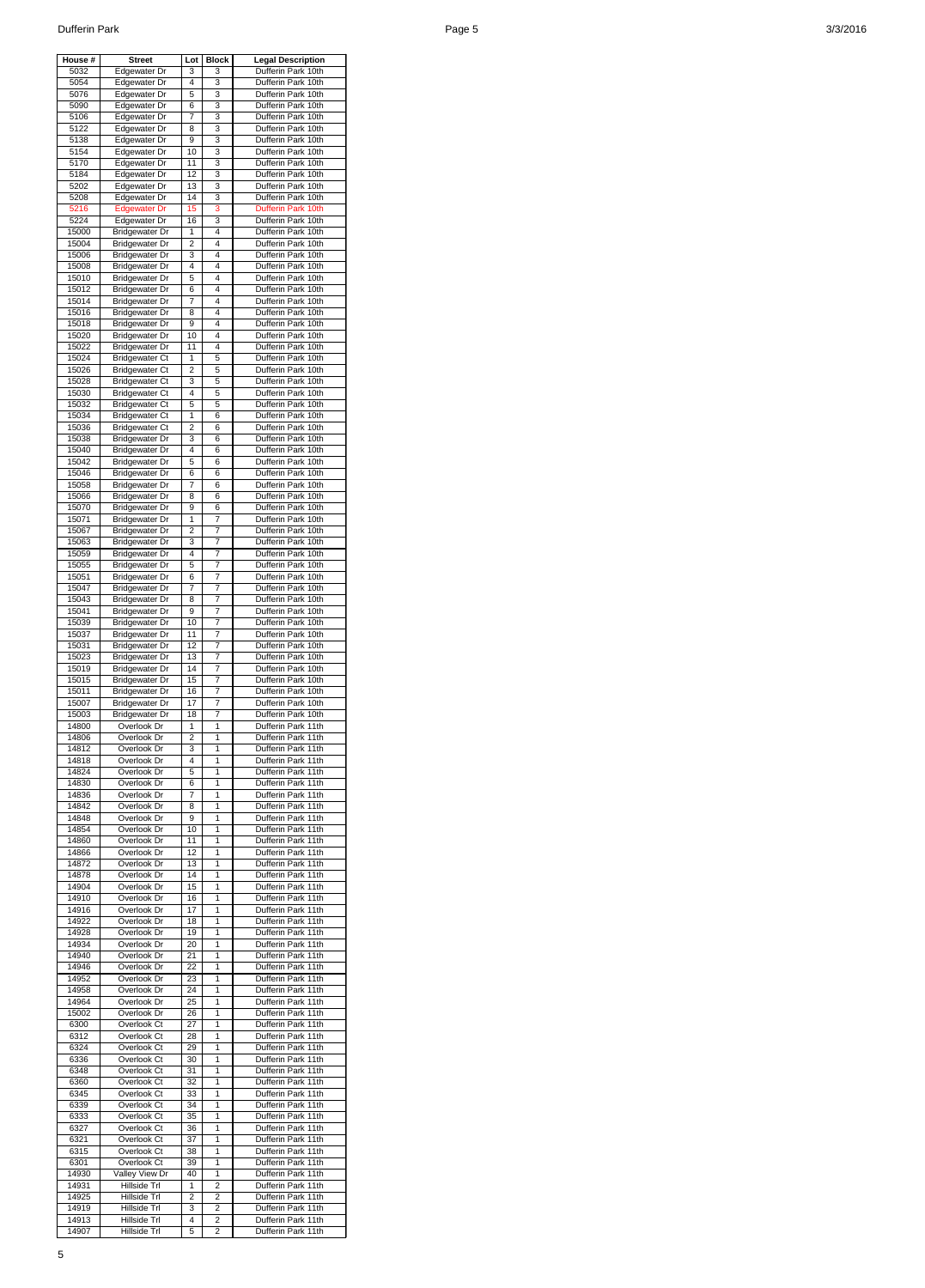| House #        | <b>Street</b>                    | Lot            | <b>Block</b>   | <b>Legal Description</b>                 |
|----------------|----------------------------------|----------------|----------------|------------------------------------------|
| 14901          | Hillside Trl                     | 6              | 2              | Dufferin Park 11th                       |
| 14857<br>14851 | Hillside Trl<br>Hillside Trl     | 7<br>8         | 2<br>2         | Dufferin Park 11th<br>Dufferin Park 11th |
| 14845          | Hillside Trl                     | 9              | 2              | Dufferin Park 11th                       |
| 14938          | Hillside Trl                     | 10             | 2              | Dufferin Park 11th                       |
| 14833          | Hillside Trl                     | 11             | 2              | Dufferin Park 11th                       |
| 14827          | Hillside Trl                     | 12             | 2              | Dufferin Park 11th                       |
| 14821          | Hillside Trl                     | 13             | $\overline{2}$ | Dufferin Park 11th                       |
| 14815<br>14809 | Hillside Trl<br>Hillside Trl     | 14<br>15       | 2<br>2         | Dufferin Park 11th<br>Dufferin Park 11th |
| 14803          | Hillside Trl                     | 16             | 2              | Dufferin Park 11th                       |
| 14800          | Hillside Trl                     | 17             | $\overline{2}$ | Dufferin Park 11th                       |
| 14806          | Hillside Trl                     | 18             | 2              | Dufferin Park 11th                       |
| 14812          | Hillside Trl                     | 19             | 2              | Dufferin Park 11th                       |
| 6228           | North View Ln                    | 20             | 2              | Dufferin Park 11th                       |
| 6240<br>6252   | North View Ln<br>North View Ln   | 21<br>22       | 2<br>2         | Dufferin Park 11th<br>Dufferin Park 11th |
| 6264           | North View Ln                    | 23             | 2              | Dufferin Park 11th                       |
| 6276           | North View Ln                    | 24             | $\overline{2}$ | Dufferin Park 11th                       |
| 14955          | Overlook Dr                      | 25             | 2              | Dufferin Park 11th                       |
| 14949          | Overlook Dr                      | 26             | 2              | Dufferin Park 11th                       |
| 14927          | Overlook Dr                      | 27             | 2              | Dufferin Park 11th                       |
| 14915<br>14901 | Overlook Dr<br>Overlook Dr       | 28<br>29       | 2<br>2         | Dufferin Park 11th<br>Dufferin Park 11th |
| 14875          | Overlook Dr                      | 30             | 2              | Dufferin Park 11th                       |
| 14869          | Overlook Dr                      | 31             | 2              | Dufferin Park 11th                       |
| 14863          | Overlook Dr                      | 32             | 2              | Dufferin Park 11th                       |
| 14857          | Overlook Dr                      | 33             | 2              | Dufferin Park 11th                       |
| 14851          | Overlook Dr                      | 34             | 2              | Dufferin Park 11th                       |
| 14845          | Overlook Dr                      | 35             | $\overline{2}$ | Dufferin Park 11th<br>Dufferin Park 11th |
| 14839<br>14833 | Overlook Dr<br>Overlook Dr       | 36<br>37       | 2<br>2         | Dufferin Park 11th                       |
| 14827          | Overlook Dr                      | 38             | 2              | Dufferin Park 11th                       |
| 15003          | Overlook Dr                      | 1              | 3              | Dufferin Park 11th                       |
| 15015          | Overlook Dr                      | 2              | 3              | Dufferin Park 11th                       |
| 15027          | Overlook Dr                      | 3              | 3              | Dufferin Park 11th                       |
| 15039          | Overlook Dr                      | 4              | 3              | Dufferin Park 11th                       |
| 15051<br>14916 | Overlook Dr<br>Valley View Dr    | 5<br>6         | 3<br>3         | Dufferin Park 11th<br>Dufferin Park 11th |
| 14908          | Valley View Dr                   | $\overline{7}$ | 3              | Dufferin Park 11th                       |
| 14900          | Valley View Dr                   | 8              | 3              | Dufferin Park 11th                       |
| 14842          | Hillside Trl                     | 9              | 3              | Dufferin Park 11th                       |
| 14836          | Hillside Trl                     | 10             | 3              | Dufferin Park 11th                       |
| 6201           | North View Ln                    | 11<br>12       | 3<br>3         | Dufferin Park 11th                       |
| 6215<br>6227   | North View Ln<br>North View Ln   | 13             | 3              | Dufferin Park 11th<br>Dufferin Park 11th |
| 6239           | North View Ln                    | 14             | 3              | Dufferin Park 11th                       |
| 6251           | North View Ln                    | 15             | 3              | Dufferin Park 11th                       |
| 14926          | Hillside Trl                     | 1              | 4              | Dufferin Park 11th                       |
| 14903          | Valley View Dr                   | $\overline{2}$ | 4              | Dufferin Park 11th                       |
| 14915          | Valley View Dr                   | 3              | 4              | Dufferin Park 11th                       |
| 14927<br>14839 | Valley View Dr<br>Hillside Trl   | 4<br>10        | 4<br>2         | Dufferin Park 11th<br>Dufferin Park 11th |
| 14975          | Valley View Dr                   | 1              | 1              | Dufferin Park 12th                       |
| 14963          | Valley View Dr                   | 2              | 1              | Dufferin Park 12th                       |
| 14951          | Valley View Dr                   | 3              | 1              | Dufferin Park 12th                       |
| 14939          | Valley View Dr                   | 4              | 1              | Dufferin Park 12th                       |
| 14938<br>14950 | Hillside Trl<br>Hillside Trl     | 5              | 1<br>1         | Dufferin Park 12th<br>Dufferin Park 12th |
| 14962          | Hillside Trl                     | 6<br>7         | 1              | Dufferin Park 12th                       |
| 14974          | Hillside Trl                     | 8              | 1              | Dufferin Park 12th                       |
| 15063          | Valley View Dr                   | 1              | $\overline{2}$ | Dufferin Park 12th                       |
| 15051          | Valley View Dr                   | $\overline{2}$ | 2              | Dufferin Park 12th                       |
| 15039          | Valley View Dr                   | 3              | 2              | Dufferin Park 12th                       |
| 15027          | Valley View Dr                   | 4              | 2              | Dufferin Park 12th                       |
| 15015<br>15003 | Valley View Dr<br>Valley View Dr | 5<br>6         | 2<br>2         | Dufferin Park 12th<br>Dufferin Park 12th |
| 15037          | Hillside Trl                     | 7              | 2              | Dufferin Park 12th                       |
| 15025          | Hillside Trl                     | 8              | $\overline{2}$ | Dufferin Park 12th                       |
| 15013          | Hillside Trl                     | 9              | 2              | Dufferin Park 12th                       |
| 15001          | Hillside Trl                     | 10             | 2              | Dufferin Park 12th                       |
| 14979<br>14967 | Hillside Trl<br>Hillside Trl     | 11<br>12       | 2<br>2         | Dufferin Park 12th<br>Dufferin Park 12th |
| 14955          | Hillside Trl                     | 13             | $\overline{c}$ | Dufferin Park 12th                       |
| 14943          | Hillside Trl                     | 14             | 2              | Dufferin Park 12th                       |
| 15066          | Valley View Dr                   | 1              | 3              | Dufferin Park 12th                       |
| 15054          | Valley View Dr                   | 2              | 3              | Dufferin Park 12th                       |
| 15042          | Valley View Dr                   | 3              | 3              | Dufferin Park 12th                       |
| 15030<br>15028 | Valley View Pl<br>Valley View Pl | 4<br>5         | 3<br>3         | Dufferin Park 12th<br>Dufferin Park 12th |
| 15026          | Valley View Pl                   | 6              | 3              | Dufferin Park 12th                       |
| 15024          | Valley View Pl                   | 7              | 3              | Dufferin Park 12th                       |
| 15022          | Valley View PI                   | 8              | 3              | Dufferin Park 12th                       |
| 15020          | Valley View PI                   | 9              | 3              | Dufferin Park 12th                       |
| 15018<br>15016 | Valley View Pl<br>Valley View Pl | 10<br>11       | 3<br>3         | Dufferin Park 12th<br>Dufferin Park 12th |
| 15014          | Valley View PI                   | 12             | 3              | Dufferin Park 12th                       |
| 15012          | Valley View PI                   | 13             | 3              | Dufferin Park 12th                       |
| 15000          | Valley View Dr                   | 14             | 3              | Dufferin Park 12th                       |
| 14978          | Valley View Dr                   | 15             | 3              | Dufferin Park 12th                       |
| 14966          | Valley View Dr                   | 16             | 3              | Dufferin Park 12th                       |
| 14954<br>14942 | Valley View Dr<br>Valley View Dr | 17<br>18       | 3<br>3         | Dufferin Park 12th<br>Dufferin Park 12th |
| 6528           | 147th St W                       | 1              | 1              | Dufferin Park 13th                       |
| 6514           | 147th St W                       | 2              | 1              | Dufferin Park 13th                       |
| 6500           | 147th St W                       | 3              | 1              | Dufferin Park 13th                       |
| 6460           | 147th St W                       | 4              | 1              | Dufferin Park 13th                       |
| 6448           | 147th St W                       | 5              | 1              | Dufferin Park 13th                       |
| 6436<br>6424   | 147th St W<br>147th St W         | 6<br>7         | 1<br>1         | Dufferin Park 13th<br>Dufferin Park 13th |
| 6412           | 147th St W                       | 8              | 1              | Dufferin Park 13th                       |
| 6400           | 147th St W                       | 9              | $\mathbf{1}$   | Dufferin Park 13th                       |